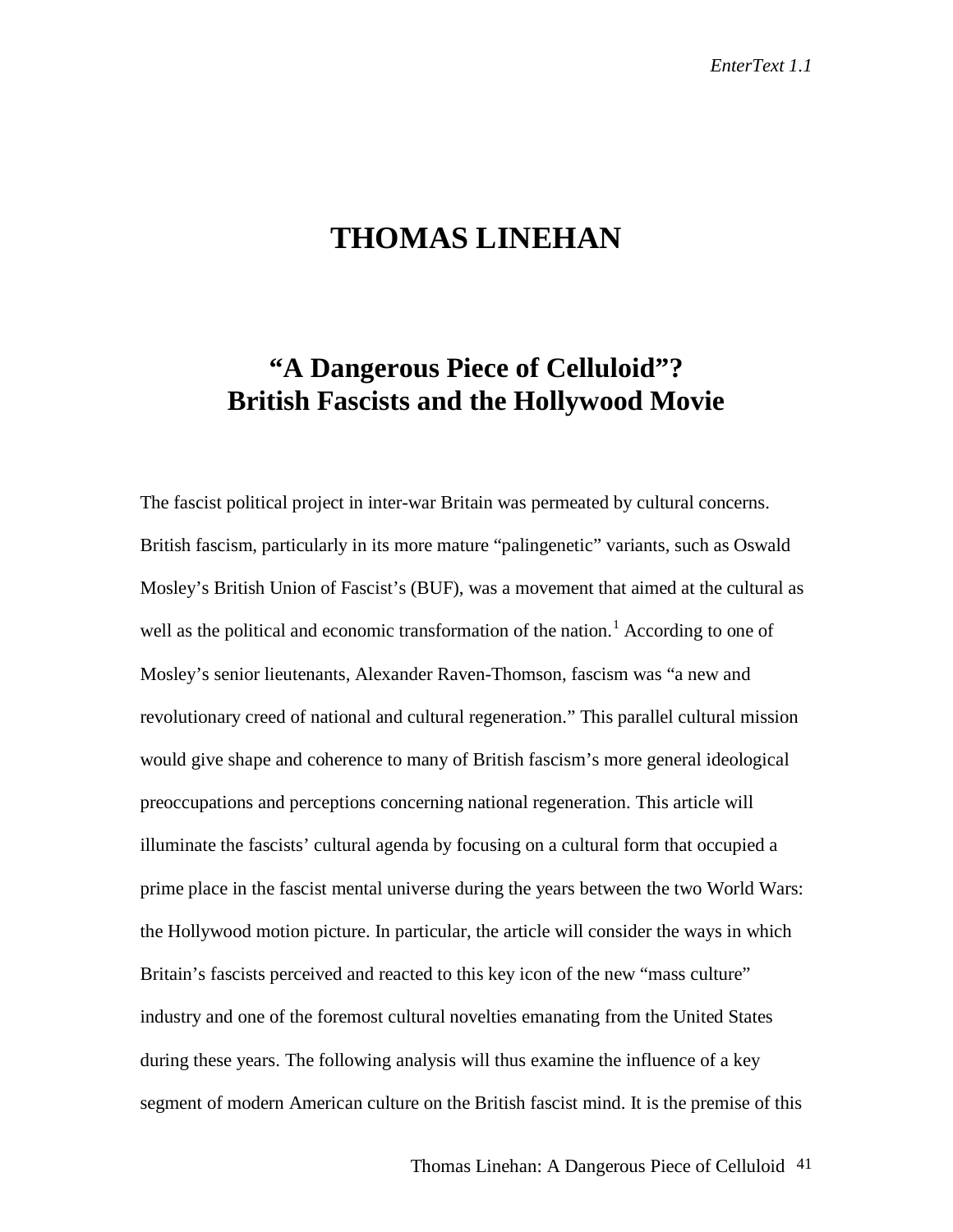article that British fascists harboured an ambivalent attitude to American cinema. The Hollywood movie was thus represented in a variety of ways by fascist writers, as a symptom of encroaching decadence, for example, or, more benignly, as a model of cinematic and technical excellence.

Many native fascists feared the cultural fall-out from this portentous transnational cultural movement and imagined the wholesale "Americanisation" of British culture. They deplored the American motion picture, its thematic content, its perceived ideological message, and its significance for the national culture, British identity, and even the native English language. Hence the conviction of one of the BUF's leading personalities and most strident cultural commentators, A. K. Chesterton, that Samuel Goldwyn was "symbolically Lord of the English scene." Chesterton went on to berate the Britons who spurn Shakespeare yet "swallow the soporifics of the culture dope-pedlers [sic] or welcome the degrading aphrodisiacs which they sell."<sup>2</sup> Another Mosleyite remarked on the glut of American films showing in British cinemas, "which are no encouragement to national pride."<sup>3</sup> Another follower of Mosley complained that Metro-Goldwyn film products, wherein British men and women were "being taught to sentimentalise over foreign dope that is totally unlike the life we live," had displaced the "whole-hearted entertainment of English plays and variety."<sup>4</sup>

For many of Britain's fascists, the Hollywood movie was a key prop of the mass culture industry, its quintessential expression. Fascists, as with other cultural elitists of this ilk writing between the wars, such as Clive Bell, T. S. Eliot, F. R. Leavis, John Cowper Powys and Aldous Huxley, expressed disquiet about the onset of an apparently all-consuming "philistine" mass culture. Powerful trends in modern life, which included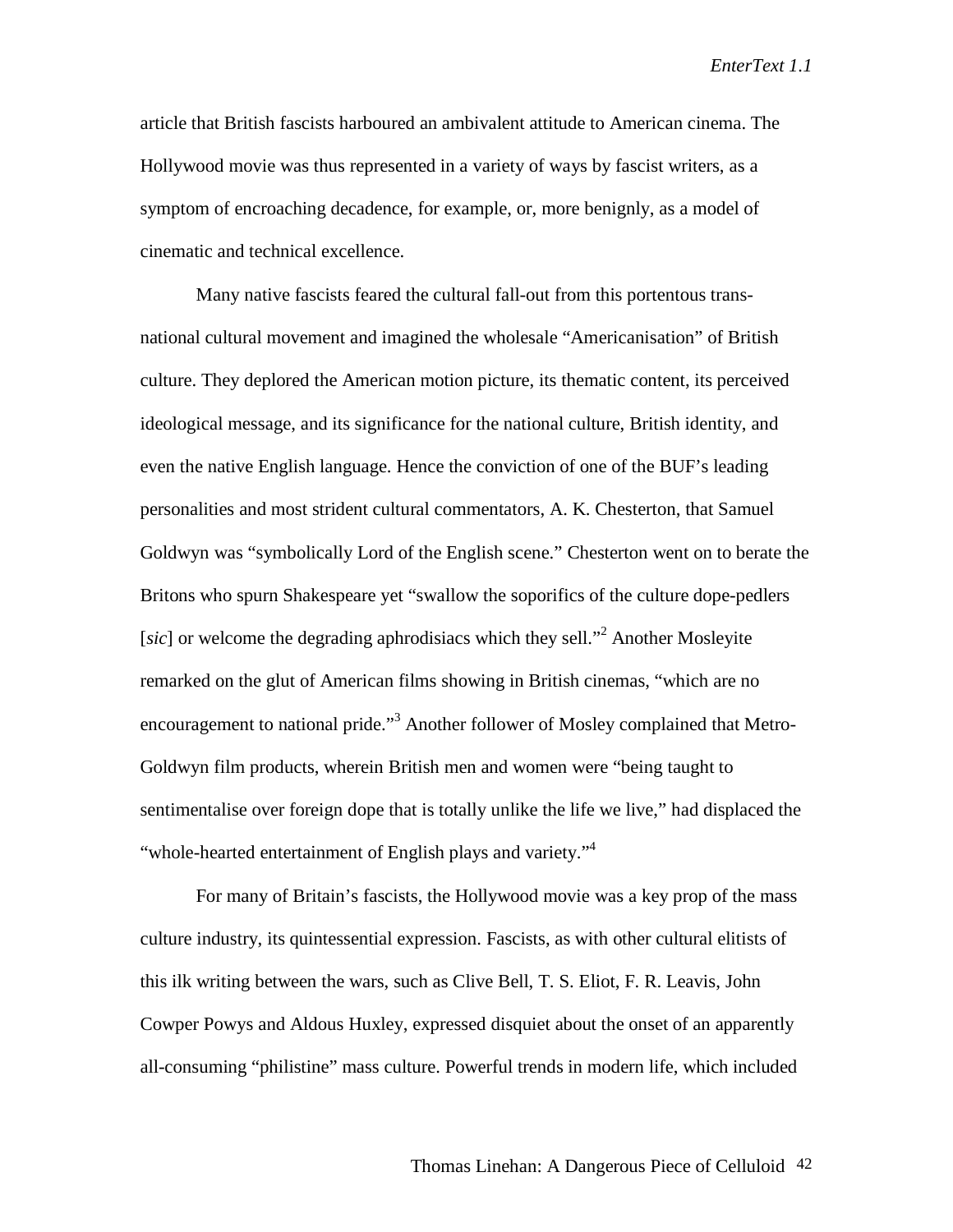technological change, the mass democratic suffrage, a mass-based popular press, and increased leisure time and disposable income, were bringing forth a "mass society" and this supposedly philistine mass populace, who were the eager consumers of the new mass culture. The charges levelled against mass culture by the elitist self-appointed guardians of the nation's cultural heritage were damning. A mass cultural form like the Hollywood movie, for example, because it was a product tailored to fit the demands of the new mass consumer market, supposedly pandered to the cheap, unthinking emotional response and lowered and homogenised taste. It was also accused of producing standardised mass thoughts and immobilising minds. "Uniform mass man" was the outcome, living a standardised mass existence and languishing in a drugged state of mental stupor, the "unvarying Deltas and uniform Epsilons" of Aldous Huxley's *Brave New World* (1932).<sup>5</sup> Britain's fascists expressed similar views. "We live in an age of standardisation, not only of things but of ideas and recreations," complained J. F. C. Fuller, a prominent Mosleyite writing in 1932, just prior to his joining the BUF.<sup>6</sup> "The film buffoon and heroine are standardised performers," he went on to complain.<sup>7</sup> To its detractors, mass society was an intellectually and spiritually barren cultural desert that signalled the death of authentic self-hood, a bleak place which stifled all noble thought, inspiration and creativity. Britain's fascists, in particular, believed that mass culture lacked a heroic base, and was thus the antithesis of "true" culture as they defined it.

The Hollywood motion picture, of course, loomed large in this pessimistic critique of mass society. Thus we have Huxley in *Brave New World* deriding the "stereoscopic feely," or mass audience film, of the type regularly churned out by Hollywood, as well as the mass audience that so eagerly consumed its messages.<sup>8</sup> British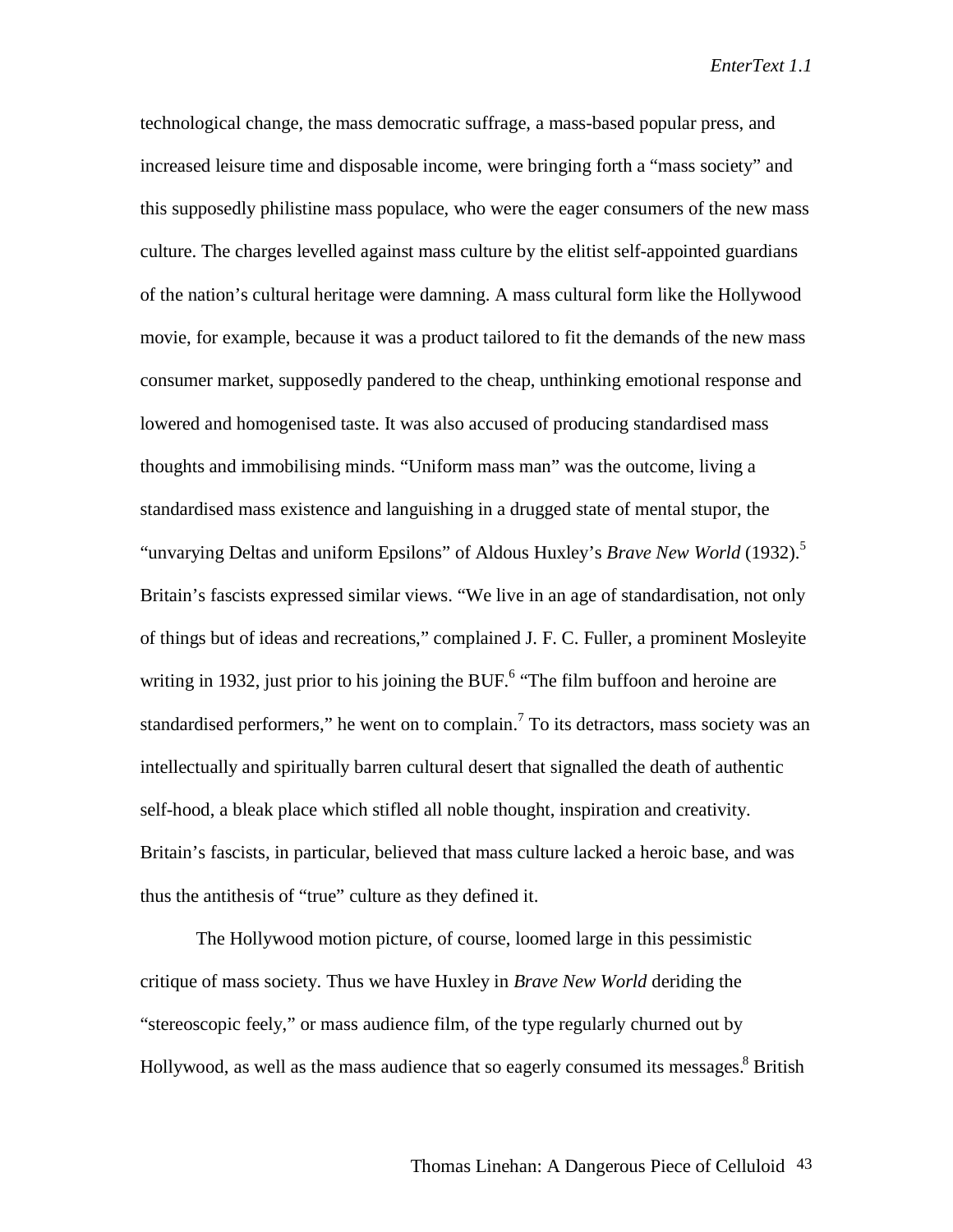fascists could be just as dismissive. "Authentic" culture, according to the fascist mind, should be expressive of humankind's aspiration to achieve noble ends in the struggle that is life. In other words, the goal of art and culture was to inspire and elevate the human soul. Culture should affirm supposedly eternal verities, too; truths which were thought to be universal and in tune with life's higher aspirations. In the opinion of the fascists, such elevated themes were simply not in evidence in American feature films. The offerings of the escapist "dream palaces" of the Hollywood mass-culture industry, the wearisome round of trite love stories and sensationalistic melodramas, lacked the ability to inspire and uplift the human spirit. One BUF member referred to "the 99 per cent of gangster, prostitute, and idiot films" showing in Britain's cinemas, while a columnist writing for the far Right journal *The New Pioneer* in 1939, complained about "all the slush imported into our cinemas from Hollywood" during that year.<sup>9</sup> In a similar vein, a BUF film reviewer considered the standard Hollywood plot to be "incredibly naïve." Reviewing two Hollywood adventure features, he found the usual stock of "tough cowboys and bouncing young women, hold-ups and bank robberies" and "marches through trackless forests, where pools are so crowded with alligators that the intrepid marchers walk over their backs to the other side."10 Pronouncing on another American adventure film, the same writer poured scorn on the Hollywood "mass production plot" which apparently disfigured this particular movie.<sup>11</sup> The American motion picture industry, to its fascist detractors, debased culture by simplifying reality in this manner. The celluloid images disseminated by the Hollywood 'dream factory' were perceived to be hollow, bogus and duplicitous, symptomatic of the artificial, "synthetic" culture that was part of an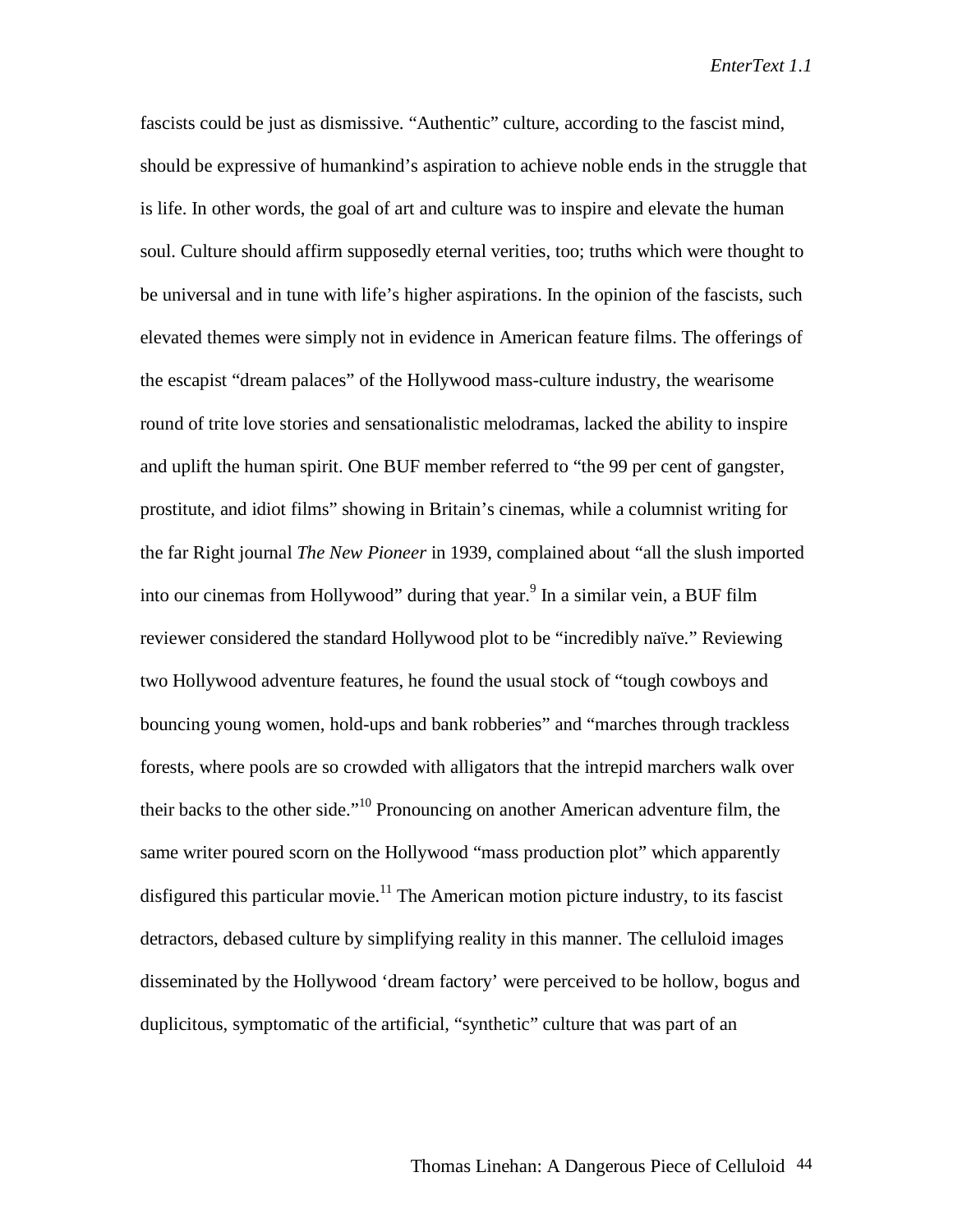increasingly "Americanised" post-war England. In the elaborate prose of one Mosleyite, Hollywood was all "tinsel artifice and meretricious sentiment."<sup>12</sup>

It was a commonplace fear on the fascist Right during the inter-war period, that Britain's inhabitants were turning their backs on reality and political participation by retreating into a cinematic escapist world of fantasy, make-believe and "synthetic" pleasures. Britain's youth, the so-called "Bright Young Things," were thought to be particularly prone to falling under the spell of cinema's overpowering illusions. A certain James Rudd of the BUF feared that a large segment of Britain's post-war youth generation was caught in the grip of hedonism and had an "incessant desire to get away from the facts of life."13 The young "pursue pleasure and cease to exist in the outside world," he complained. What particularly concerned Rudd, was that "in their pursuit of pleasure they subject themselves utterly to the influence of the cinema" which, for him, was wholly objectionable. Another BUF member, Michael Goulding, attacked those of Britain's youth who, by frequenting the cinema, sought "adventure by artificial means."<sup>14</sup>

To the fascists, the eager consumption of the Hollywood mass product by "Britons," and particularly the nation's youth, was a sure sign of encroaching decadence. The inter-war fascist imagination was characterised by a fear of impending national disintegration, and it was decadence that was assumed to be the harbinger of this decline. To the pessimistic fascist mind, decadence was a spiritual and moral blight that stifled the regenerative urge. The regenerative urge was imagined as a sort of enigmatic Bergsonian inner spiritual "life-force" which, if assiduously cultivated within the national psyche, would ensure the nation's survival and allow it to pass to a higher state of evolution. The cultural stakes were thus very high indeed for Britain's fascists. Fascism had a mission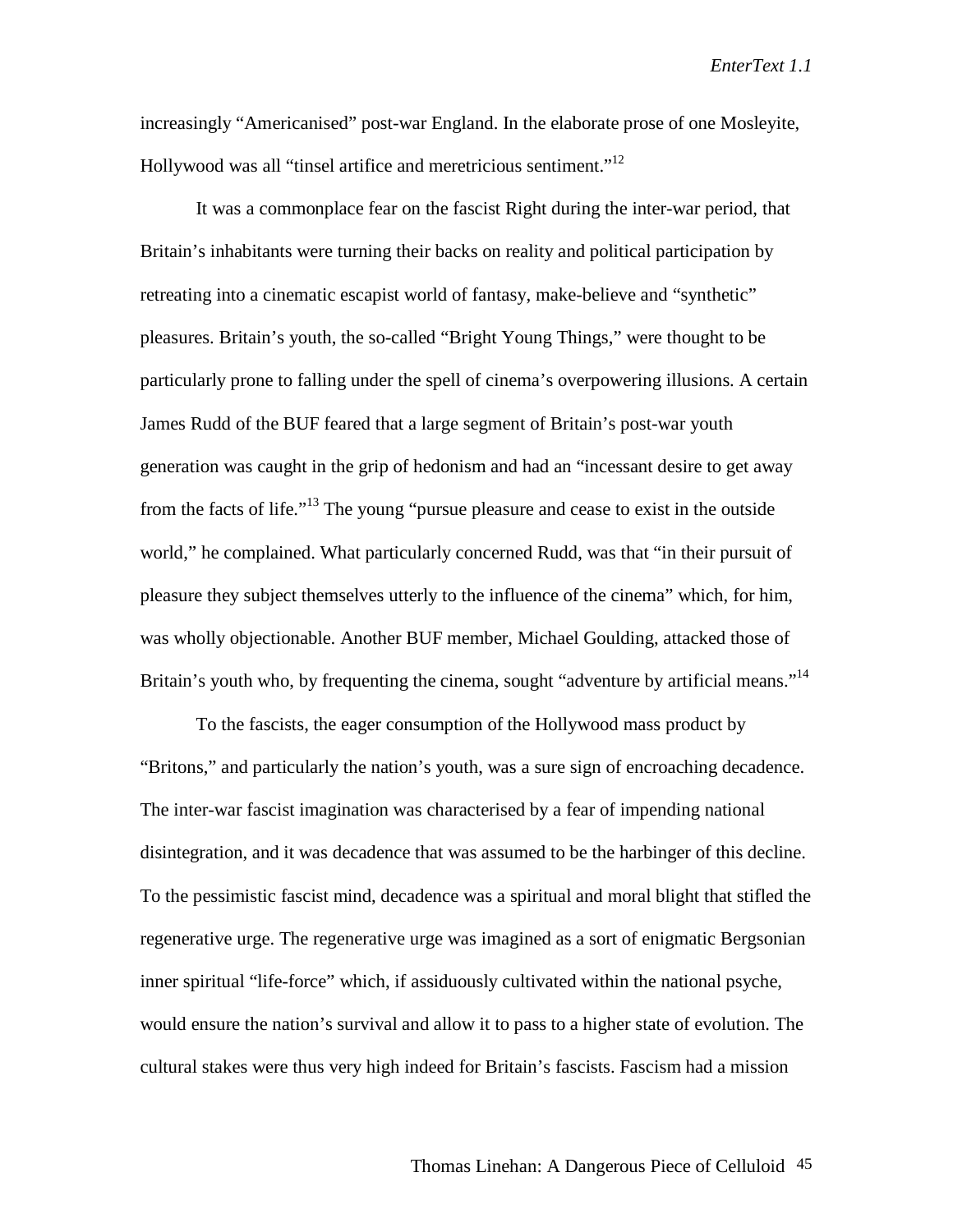and it was to regenerate youth, a task upon which "may well depend the moral and physical culture of our race," declared James Rudd.15 Evidently, Mosleyite fascism had set its face against the destiny of the decline of Europe's "Faustian" culture prophesied by Oswald Spengler in *The Decline of the West* (1918, 1922), a pessimistic and fatalistic tome which had exerted much influence on the BUF's imagination. In proclaiming that fascism would beget the rebirth of Faustian Europe and its transition to a higher plane of existence, however, the BUF recognised that the struggle would be long and hard. Mosley and his followers recognised, too, that the terrain of aesthetic culture would be the site on which many of the key battles against the scourge of domestic decadence would be fought.

Britain's fascists were convinced that great nations and empires passed away as a result of domestic decadence. A British Fascisti member, writing in 1926 claimed that it was the destructive power of internal "immoralities" which brought Rome, Egypt, Carthage and Greece to heel, rather than the power of external foes.<sup>16</sup> The onset of "immorality" terrified the fascists, and to many of them the cinema was heavily implicated in spawning it. Films, declared a Mosley follower, which along with contemporary theatre and novels "pervert and distract" Britain's youth with their "sordid entertainments," are "now used to destroy our moral conception of social order."<sup>17</sup> The Hollywood film, therefore, would provide some British fascists with an anti-phenomenon to juxtapose with their own moral paradigm.

In the same vein, palingenetic fascists accused American film of being excessively "sex-conscious" which, for them, served to encourage the seemingly everincreasing tendency towards sexually promiscuous behaviour and "unnatural" vice in the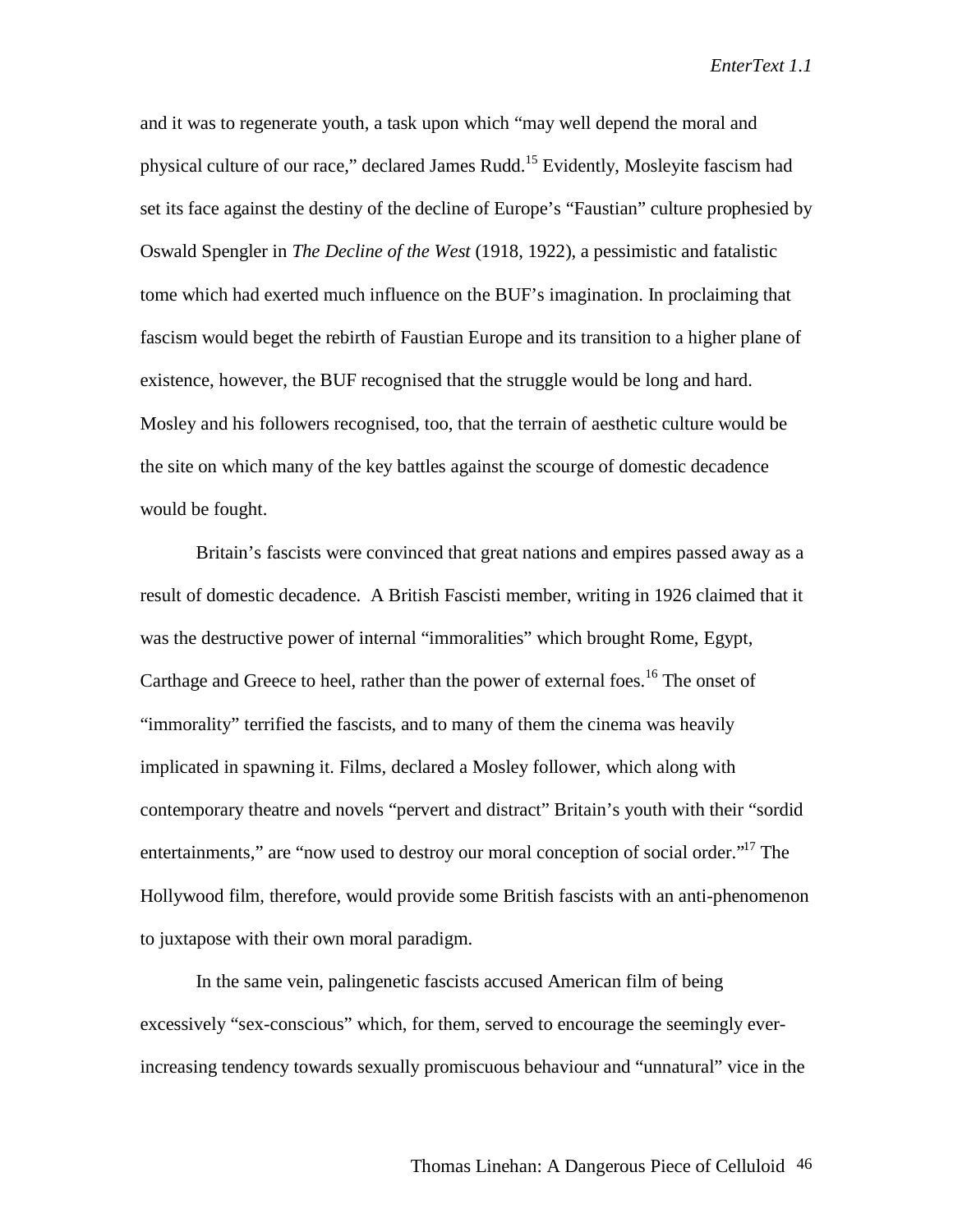wider society. Reviewing *The Gay King,* a historical period piece dealing with the *Risorgimento* produced in Mussolini's Fascist Italy, a BUF writer thought it a "great a relief" from the "fantastic and erotic thing usually offered from Hollywood."<sup>18</sup> The senior BUF official, Robert Gordon-Canning, also was disapproving of Hollywood films, which too often "appeal to the cruder sex emotion of the audience" and whose narrative content contained barely concealed ideas "bordering on the pornographic."<sup>19</sup> This imagined link between American cinema and apparently unrestrained sexual indulgence within the wider society mirrored a deeper anxiety, of course: the fascist fear of sexuality-out-ofcontrol.

American movies were lambasted in other respects. Apparently they glorified and made heroes of the more permissive, delinquent and darker characters within society. This was certainly the case for one fascist, who was writing under the pseudonym "Junius." He saw these American films as

> lauding of just those spectacles of barbarity to which the falling Roman Empire was a constant witness in the arena of the Colosseum. Horrific pictures, animal fights, torture, gang fights, swindling and gladiatorial combats displayed between one low criminal and another.<sup>20</sup>

"Junius" also believed that Hollywood maligned Britain's imperial heritage. The soldiers and sailors who "fought with cutlasses" to win an empire for Britain were depicted in American features as "bloody pirates" and Cecil Rhodes as "building an Empire with a cheque book and murder." Even more calamitous for "Junius" was that these negative images of Western habits and the British imperial experience, were being shown throughout the Empire. In his mind, Hollywood's obsessive preoccupation with the West's dark "underbelly," and its attempt to displace traditional native historical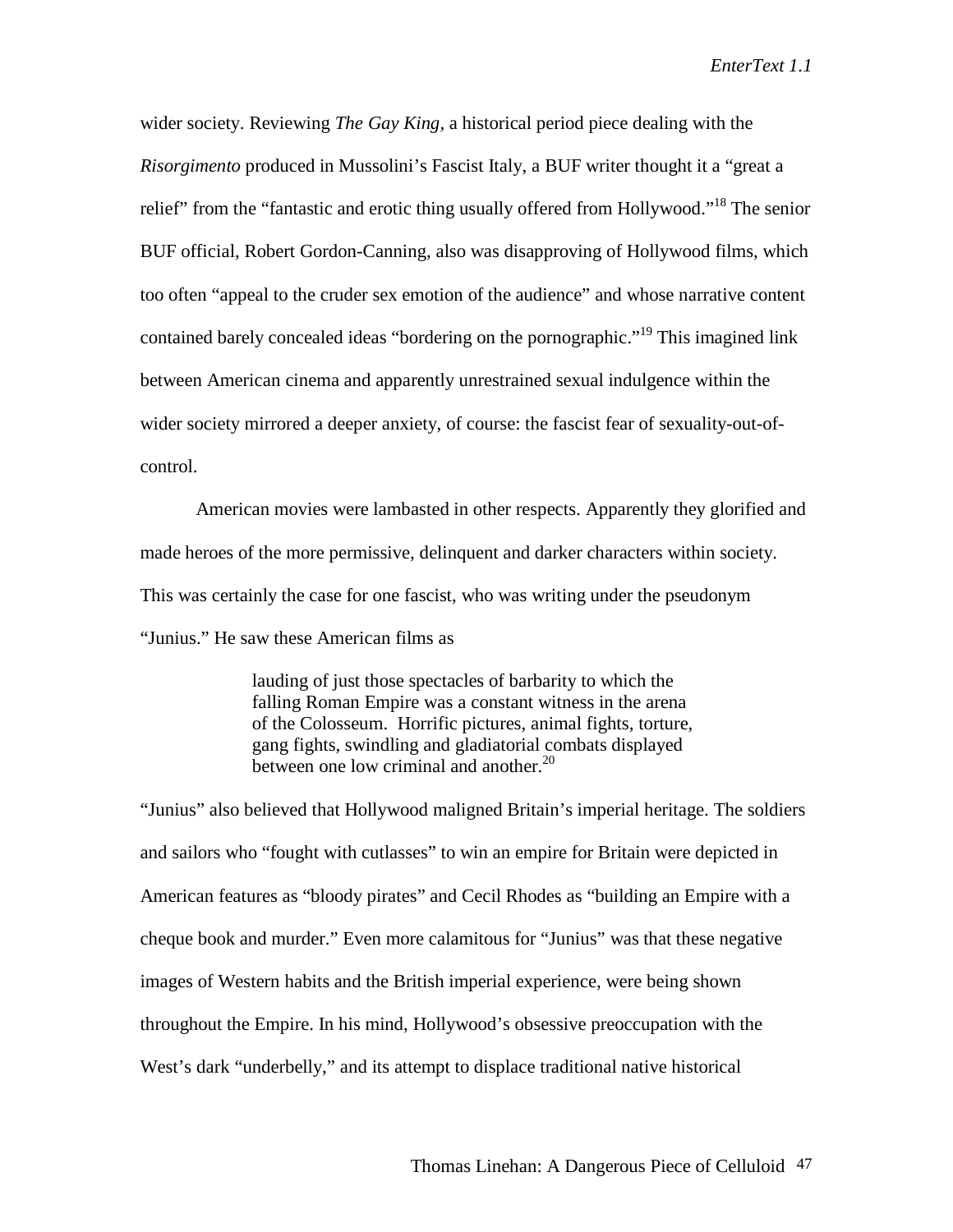narratives with "Americanised" images of the British past, were damaging Britain's prestige in the eyes of the non-white peoples of the Empire. The Empire was "being soused with the decadent materialism of Hollywood," and "what effect it has had on India and the East I dread to say," he declared.<sup>21</sup> Others imagined that an insidious conspiracy was afoot to undermine the entire edifice of "white" civilisation through ridicule and caricature. Reviewing the 1936 Paramount production, *Klondike Annie*, a star vehicle for a then fading Mae West, a BUF member complained that the movie "is merely one more assault upon the standards, the traditions, the manners, and even the physique of the white peoples." $^{22}$ 

So how did Britain's fascists rationalise this "deadly" assault on Britain's culture and imperial heritage? In tandem with the frequent references to the disease of decadence, the finger of accusation was often pointed at "international Jewry," a body whom many fascists imagined to be the eternal enemy of Western civilisation and its Christian values. It was a myth, of course, but the embrace of the fantasy of the international Jewish conspiracy proved comforting for those seeking simple explanations for what were complex shifts in aesthetic boundaries and cultural modes of expression. Conspiratorial anti-semitism and the myth of a Jewish "hidden hand" financing and orchestrating a global network of anti-British, anti-imperial, anti-Western and anti-Christian intrigue permeated the thinking of the British far right and fascist fringe during the inter-war period. The inter-war far Right proto-fascist journal the *Patriot*, founded by that avid propagator of the "hidden hand" myth, the 8th Duke of Northumberland, was possessed of a particularly vivid imagination where the Jewish conspiracy myth was concerned. Contributors to its columns were convinced that a baneful Jewish influence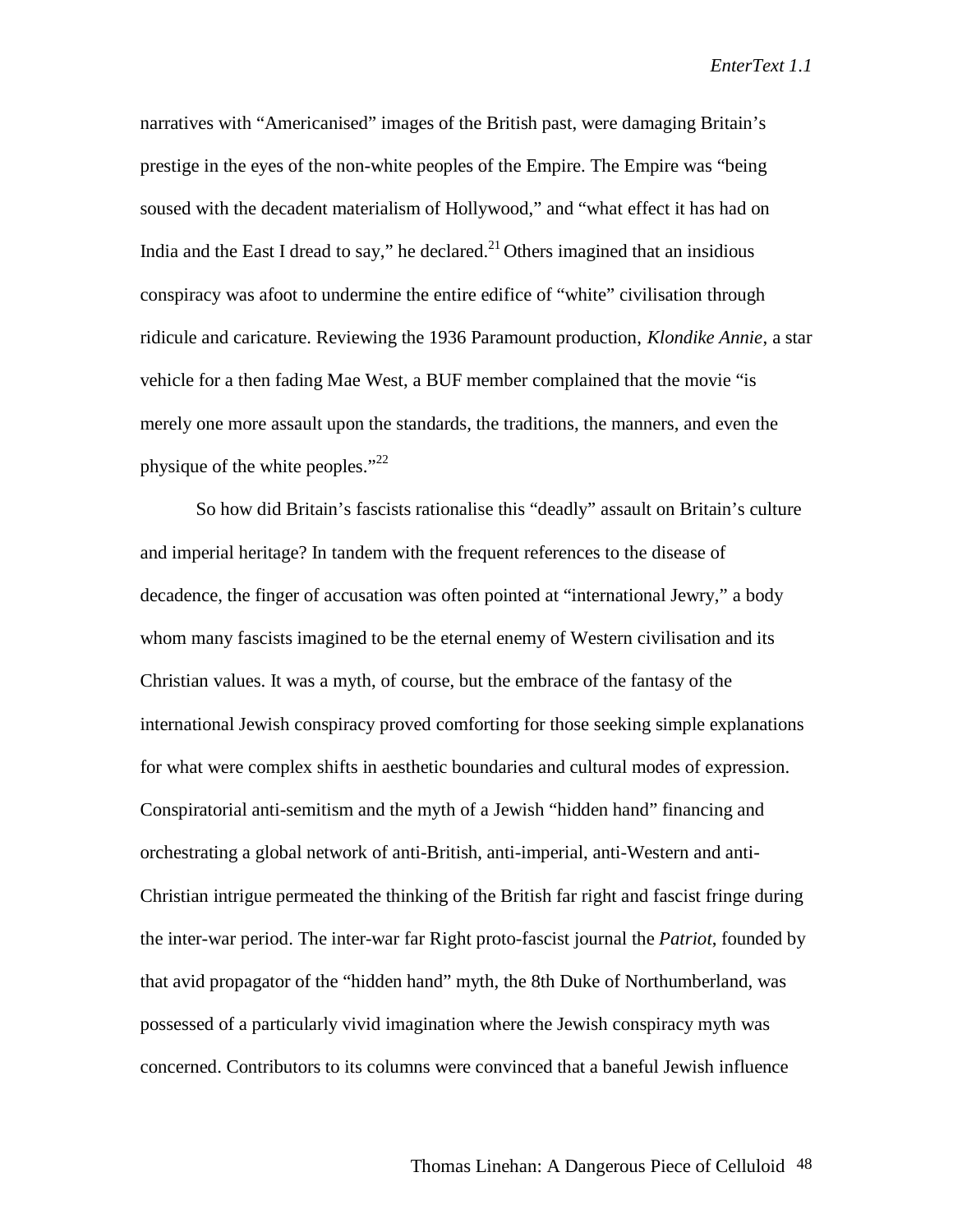lurked behind an assortment of historical characters and events that included Nero, Kaiser Wilhelm II, Ramsay MacDonald, Sun Yat-Sen, the French Revolution, the Illuminati, Japanese militarism, the Versailles Peace, and the Dawes Plan.<sup>22</sup>

The Jewish "hidden hand" fantasy entered the discourse of Britain's principal fascist party, the BUF, and account for many of its anti-semitic reactions to the Hollywood movie. "Junius" was in no doubt. The decadent Hollywood images that were apparently "saturating" the Empire were "Judaic American products."<sup>24</sup> This was a common refrain amongst palingenetic fascists. A. K. Chesterton, no lover of Samuel Goldwyn as we have seen above, wrote of the Jews that "swarm all over the theatre and cinema rackets" in 1930s Britain.<sup>25</sup> One reason why Jews fomented domestic decadence via the Hollywood motion picture, in the view of Britain's fascists, was commercial selfinterest. Indeed, within the fascist mind-set, the pernicious presence of the Jews lurked behind the modern phenomenon of commercial mass culture, in that they profited from the crude 'dumbing down' of aesthetic taste supposedly associated with it. The commercialisation of the arts by the Jews was an "attempt to mould our thoughts," declared one BUF member, so as to increase the potential for economic exploitation.<sup>26</sup> Some fascists, on the other hand, depicted the Hollywood film as an instrument for the promotion and dissemination of "international" Jewish "propaganda," or Jewish values, the latter being perceived as wholly reprehensible. An example of this frame of mind with regard to their perception of "international" Jewish "propaganda," can be seen if we look at the period just prior to the outbreak of World War Two. With war between Britain and Hitler's Germany looking increasingly possible from the September 1938 Czechoslovakian crisis onwards, Britain's fascists were convinced that "international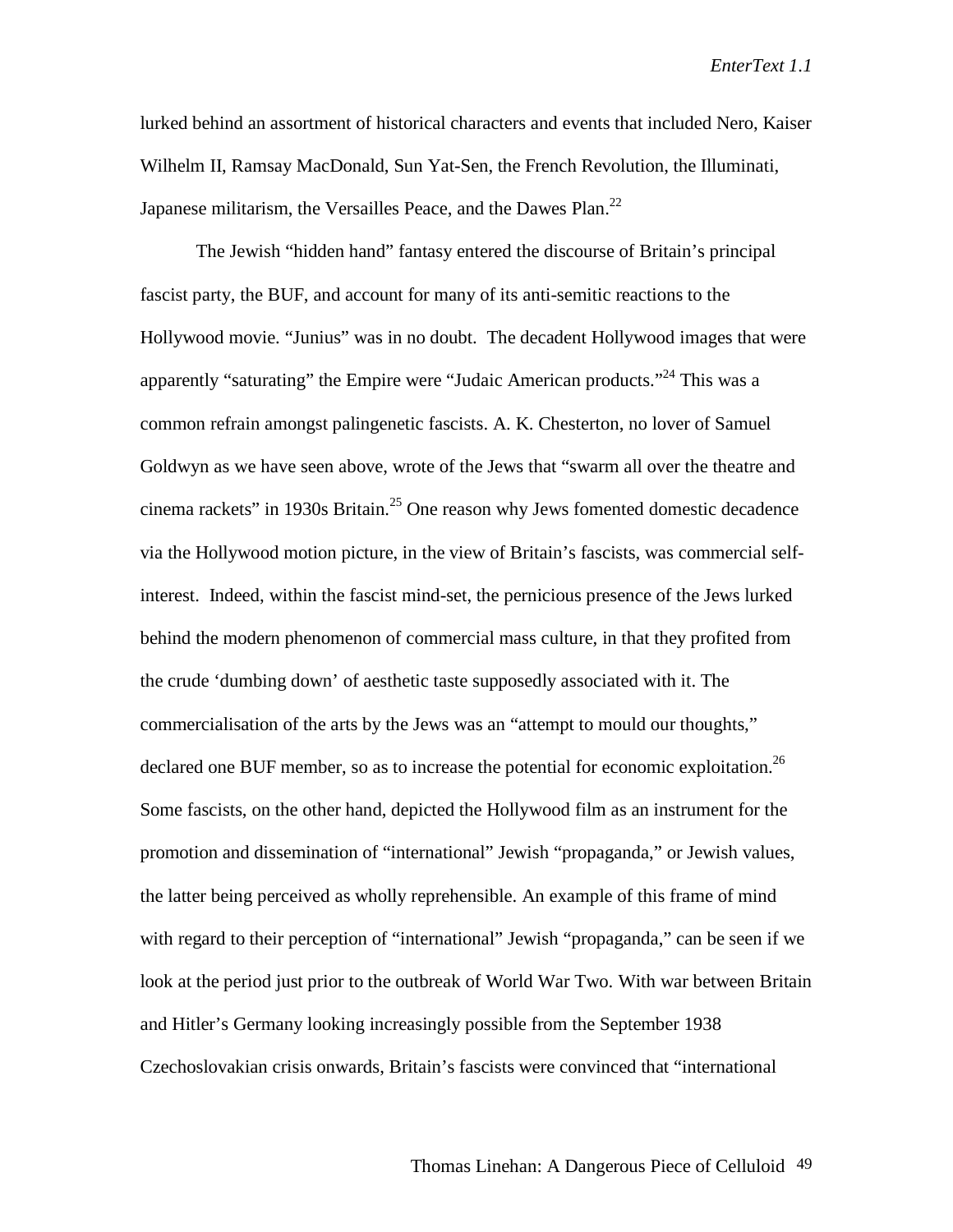Jewry," for reasons of communal self-interest, was conspiring to create bad blood between London and Berlin. The Jews were prepared to utilise any instrument to implement their anti-German foreign policy, according to the fascists, even motion pictures. One American movie in particular, *The Great Dictator*, Charles Chaplin's satire on Adolf Hitler, was singled out as an example of this anti-German, pro-War propaganda. Chaplin's film was an "insult to the German nation and Herr Hitler," complained a BUF reviewer, who urged that it should not be exhibited in Britain. In the words of this Mosleyite,

> the Chaplin film is the most dangerous piece of celluloid ever to come into this country. It may set all Europe on fire, and every theatre exhibiting it will be selling Jewish propaganda and endangering the relationships of England and Germany.<sup>27</sup>

The "mass manipulation" perspective on the American movie outlined above, and the view that the eager consumption of it by the ignorant 'mass' was a sure sign of advancing decadence, was commonplace amongst palingenetic fascists in Britain between the wars. So, too, was the perception that Hollywood films represented a particularly virulent strain of the disease of decadence. There were exceptions to this general rule, however, for we can detect the presence of another discourse within British fascist ideology, which exhibited a benign, even positive, stance towards the Hollywood motion picture. The Hollywood historical epic, for example, was frequently eulogised in the BUF press during the 1930s. Reviewing the Gary Cooper historical spectacular, *The Lives of a Bengal Lancer*, for example, a BUF film critic could barely contain his excitement as he surveyed the grand cinematic extravaganza unfolding before his eyes. "It is magnificent!" he enthused. "The scenes in India baffle description when it comes to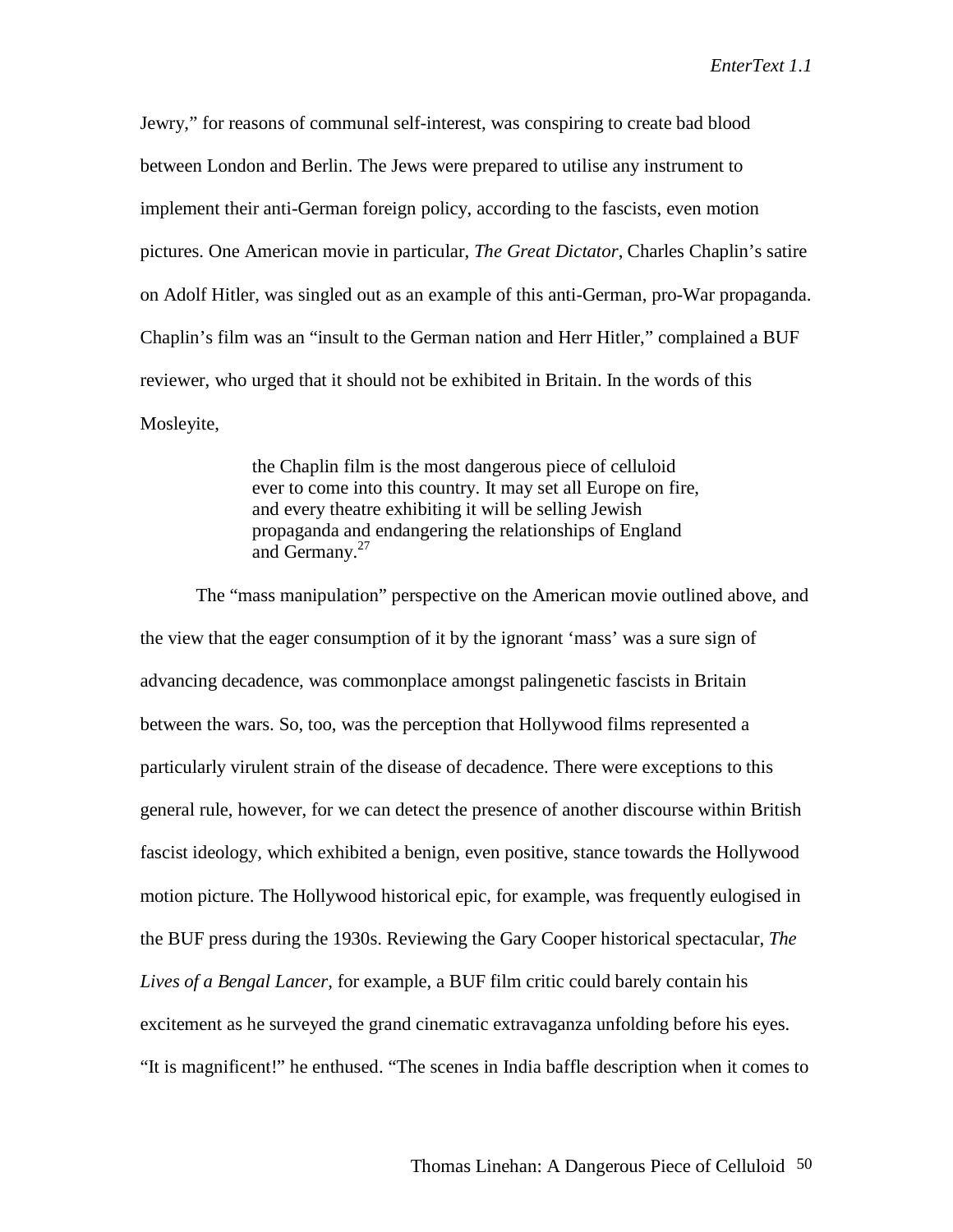technical difficulties…. Intense pity, breath-taking admiration, pride of race, all combine to thrill. That is how I felt sitting amongst a packed and delighted house, watching Sir Guy Standing, Gary Cooper, Aubrey Smith, and Richard Cromwell giving us the return of the Briton. The people gasped. Could it be true? Dare anyone eulogise the soldier, dare anyone remember the North-West Frontier...?"<sup>28</sup> Another BUF film reviewer was equally enthralled by another rousing Hollywood historical feature, the 1936 Warner Brothers' spectacular, *The Charge of the Light Brigade*, which catapulted Errol Flynn to superstardom. Commenting on the famous charge at Balaclava, he enthused that "it is impossible to be British, to watch it, and not to be proud." Despite being irritated by some historical inaccuracies in the feature, he went on to say, "the fact remains that here is a film calculated to thrill every British audience to its marrows and to make the finest type of British propaganda throughout the world."<sup>29</sup>

How should we explain this anomaly? Grand historical epics such as *The Charge of the Light Brigade* drew squeals of delight from the fascists in the audience because they found such overt expressions of manly valour and the martial values impossible to resist. In another respect, however, this more benign narrative about American "pictures" reflected a deep disquiet about the condition of the domestic film industry. Britain's film industry was regularly depicted in the BUF press as being technically inferior to its American counterpart and heavily in the grip of Jewish control and influence to a degree that was thought to even exceed that of Hollywood. Accordingly, it was alleged, the British film industry frequently produced films caricaturing and maligning the British past, or innocuous vulgar farces that were emblematic of the trivialities and obscenities of post-war decadence. As the BUF reviewer of *The Charge of the Light Brigade* put it with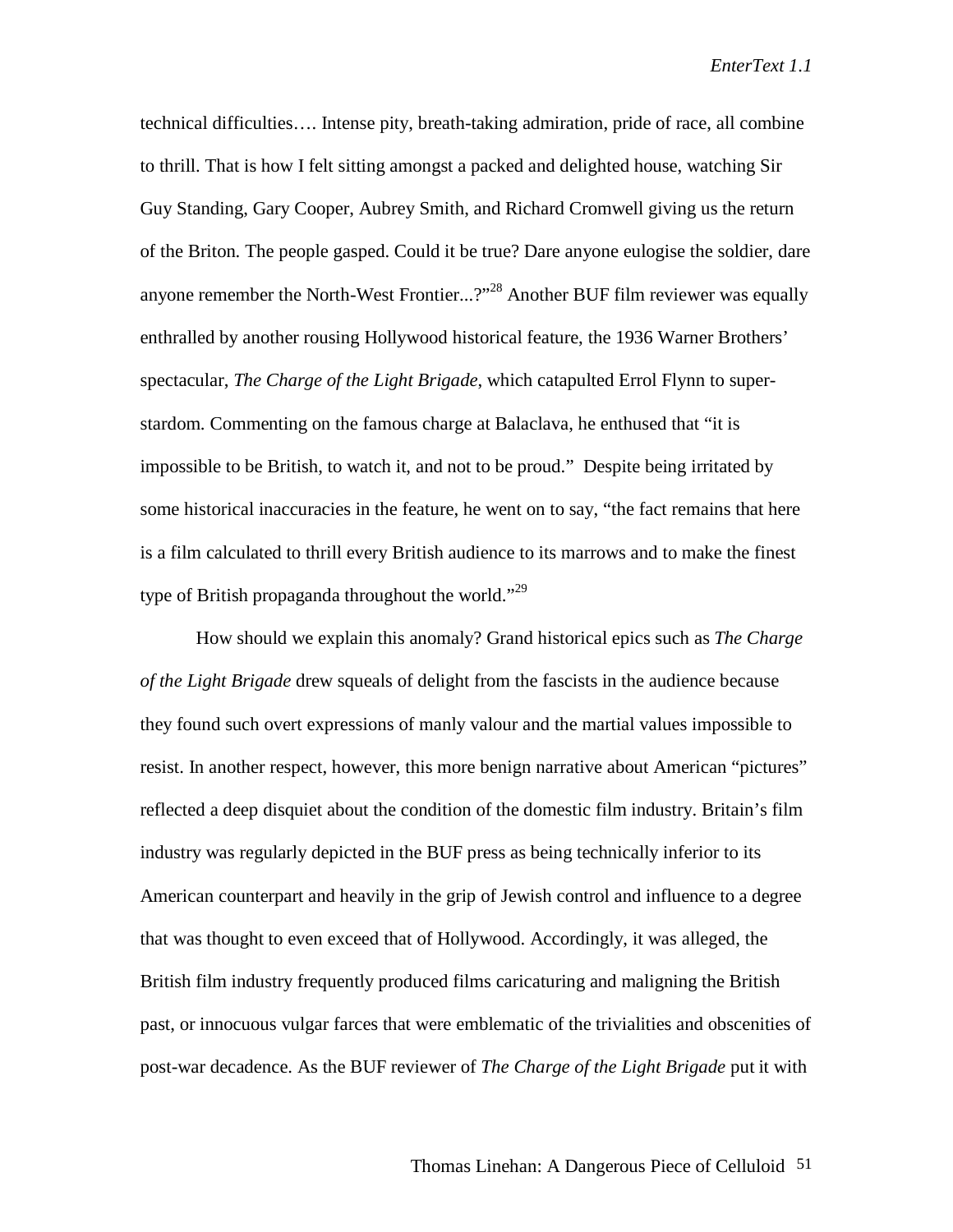regard to the latter tendency, "While our Jew-controlled film industry wobbles between vulgar humour and still more vulgar grandiosity it is left to Hollywood to turn out occasionally one of these grand films glorifying Britain."30 Thus, ironically, for those British fascists who subscribed to this more benign perspective on the American movie, the Hollywood representation of the British past depicted in the historical epic conformed more closely to their preferred image of the nation's history, an image that was heroic, celebratory, and reassuringly nostalgic. Within the Mosleyite mind-set, the past should act as a source of inspiration for the present, while representations of the British past, including those in the realm of film aesthetics, should always celebrate national achievements and supposed national virtues.

In conclusion, then, although we are dealing with a relatively internally coherent discourse which was generally consistent with the core palingenetic mythic belief at the heart of fascist ideology that the native culture was sick and ailing, and that American films as an allegedly particularly odious manifestation of decadence bore some responsibility for this, there was another narrative in play which adopted a more benign and even appreciative stance towards Hollywood features. We have seen, for example, that the nostalgic rhetoric of the grand historical epic depicting a British imperial theme clearly struck a chord with a British fascist audience. One might also suggest that, despite the prevalence of the elitist cultural rhetoric and the disparaging comments made about mass cultural taste in the realm of "official" fascist cultural pronouncements, individual native fascists easily fell prey to the seductive images churned out by Hollywood's dream factory. It was not solely Hollywood films depicting a British imperialistic theme that thrilled them. Indeed, many fascists would find the range of aesthetic delights served up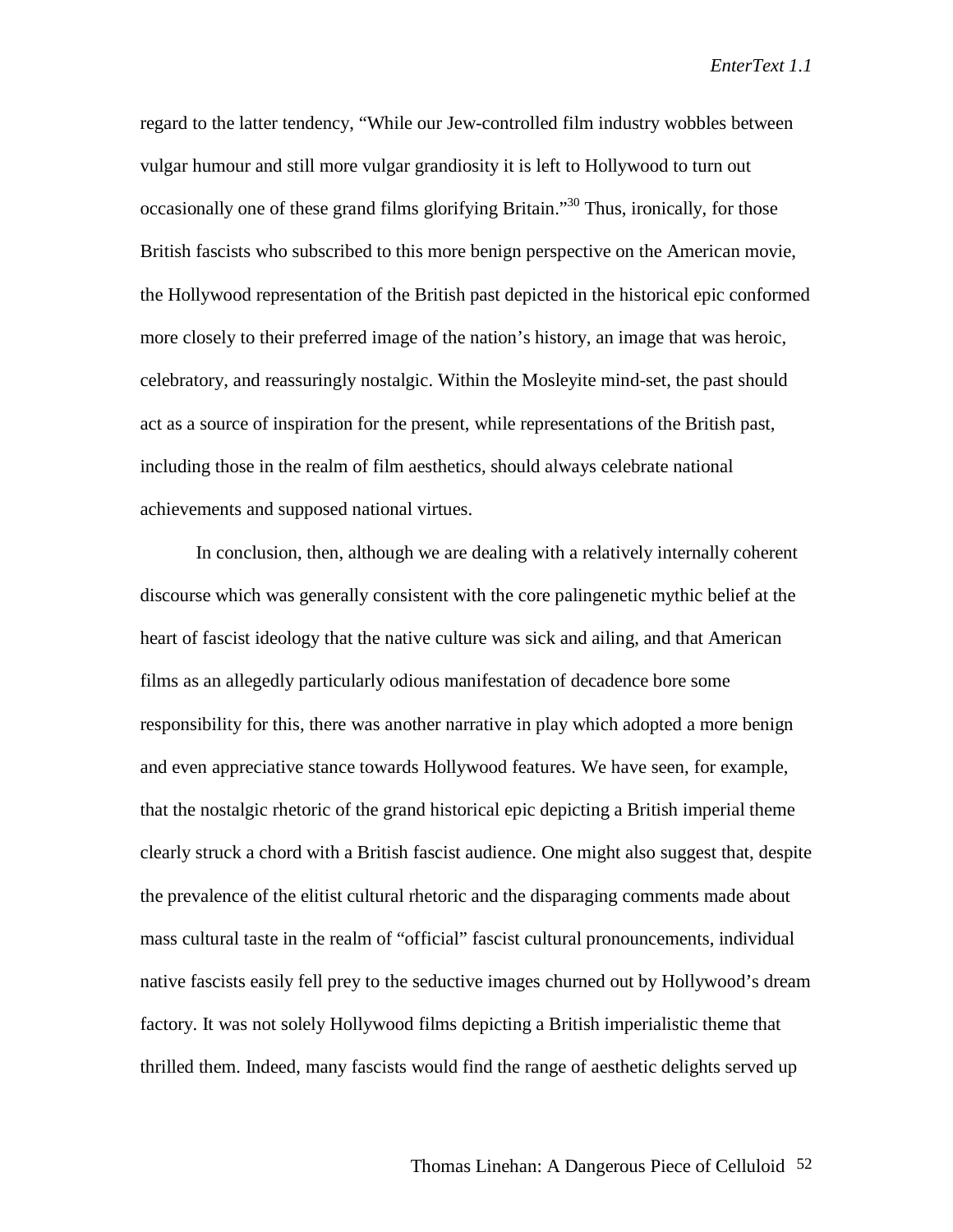by a variety of Hollywood features simply too alluring to resist. "What a blessing are films!" exclaimed the leading BUF film critic Henry Gibbs, "for a shilling, eighteenpence, we escape drab realities, inherit worlds of make-believe,....attain various forms of Utopia, Atlantis, where life achieves poetic, if unhappy, conclusion."<sup>31</sup> Such pro-Hollywood sentiments seem to demonstrate that the British fascist view of the American movie was not always driven by ideological concerns, and that fascist film evaluations were not mere reflections of fascist political ideology. At another, deeper level, perhaps, native fascists admired the power of mass seduction that Hollywood had at its disposal, the ability of the Hollywood film magnates to both reach a mass audience and then, having entered a private psychic space, proceed to orchestrate the emotions and desires of the individual. Ironically, the fascist political project aimed at precisely the same mobilisation of thoughts and primal emotions, though for different and more sinister purposes, as history all too clearly demonstrated.

## **Notes**

- 2. *Action*, 24 July 1937.
- 3. *Blackshirt*, 13 July 1934.
- 4. *Action*, 2 October 1937.
- 5. Aldous Huxley, *Brave New World* (London: Chatto & Windus, 1932).
- 6. J. F.C. Fuller, *The Dragon's Teeth. A Study of War and Peace* (London: Constable, 1932), 37.
- 7. Ibid.
- 8. Huxley, *Brave New World*, 169
- 9. *Blackshirt*, 11 January 1935; *The New Pioneer*, February 1939.
- 10. *Action*, 23 July 1936.
- 11. Ibid.
- 12. *Action*, 27 August 1936.

<sup>1.</sup> In the context of the fascist political project, 'palingenetic' refers to the fascists' desire to eradicate the so-called blight of modern decadence and usher in an age of political and cultural rebirth. For an excellent account of 'palingenetic' myth and its workings by the scholar who 'invented' the term see R. Griffin, *The Nature of Fascism* (London: Routledge, 1993), passim.